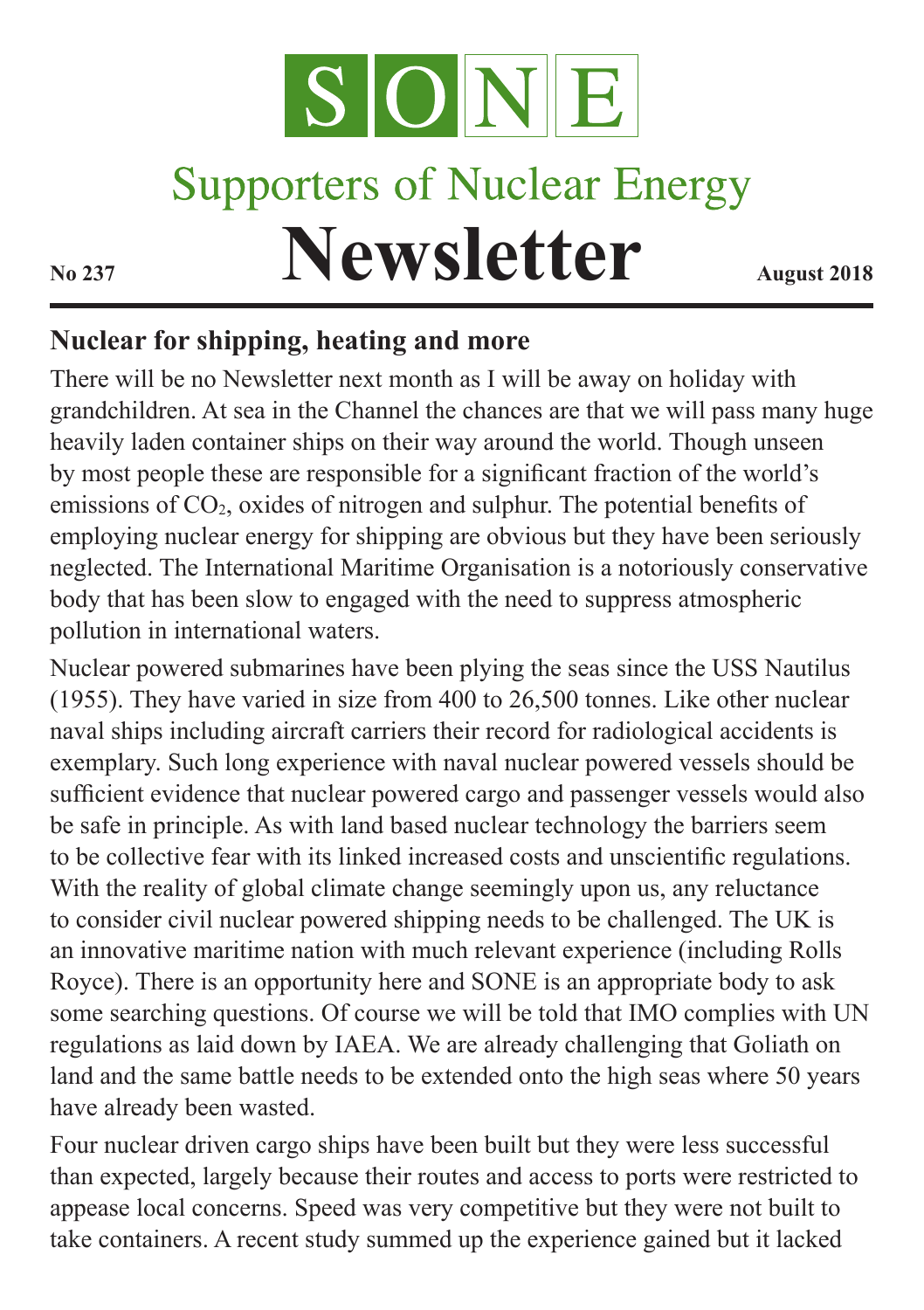the urgent approach that climate change now suggests [1]. Anyway there is no reason to delay and today (22nd July) I posted a note to Twitter and Facebook:

*What about emission-free #nuclearpowered ships? They have been safe for the navy for 60 years, but fear and related overcautious authorities stop their use for passengers and cargo! That is crazy. The accident record and the science suggests "fear environmental change, but not nuclear". Let's go. Let's have fast nuclear cargo and passenger ships with less holiday jets. Titanic luxury with no emissions*  $CO_{2}/\text{ NO}_{x}/\text{ SO}_{2}$  *(and no icebergs either). Challenge authorities (IMO IAEA UN) to change policy for world benefit, even survival*

There have been more than 50 replies in the first 12 hours, uniformly supportive. These media have their uses especially to connect with younger generations.

The provision of energy without carbon emissions for air transport is difficult. Neither hydrogen nor batteries seems a likely solution though people will try, no doubt. As noted above nuclear-powered ships could be fast and provide transport for some goods currently carried by air. With appropriate advertising and pricing many air travellers might be persuaded to go by sea also, emission free. After all in days gone by, though you got what you paid for, the luxury and relaxation available on a North Atlantic liner was second to none.

#### **Climate change and gas**

That climate change is happening is increasingly obvious. Predictions are very uncertain and may not deflect people in their daily habits, but as they see effects themselves they become more inclined to act and to listen to what needs to be done. It is quite uncertain how inhospitable the world environment may become. But, although it will take a long time before measures taken now have any significant beneficial effect, that is no reason not to do what we can in the meantime.

The main problem is energy, and the only viable solution is a switch away from carbon to nuclear power. Other solutions are too weak and unreliable. Other pressing problems such as fresh water supplies and infrastructure resilience are also improved by such a switch.

But how might the energy generated by nuclear be best dispersed to homes and industry? You might suppose that nuclear plants should be sighted near centres of population, so that as many homes as possible, and industry too, could take advantage of the large supply of waste heat available. That should be so, but it is not! In the Cold War when power plants produced fuel for weapons, as well as electricity, they were sited in remote places for security. Later, the authorities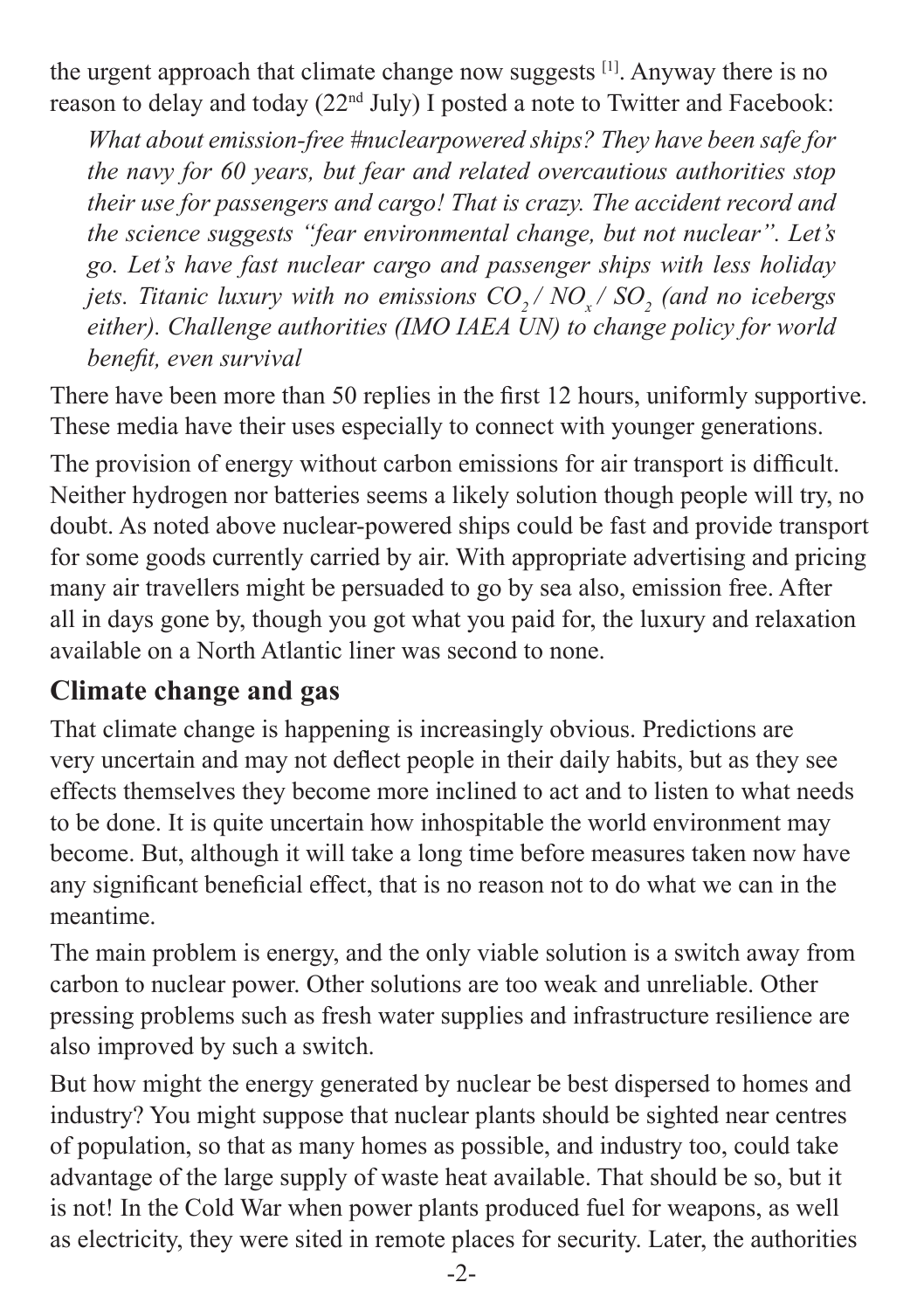still wanted nuclear plants out of sight and out of mind to reassure public nuclear phobia. Today this may be seen as a mistake. The public need, not only to be reassured about nuclear safety, but also to benefit from a sense of connection to their local power station. It is noticeable in communities such as Dungeness and Sellafield that residents are less concerned about nuclear risks because they know people who work at the site. They have developed a confidence and familiarity not experienced by those further away.

An advantage of Small Modular Reactors is that they could be more widely dispersed. Their footprint is small, needing neither high volume rail connections nor room for coal supplies. For example, Drax and Didcot should be converted to such nuclear plants as soon as possible. Cooling for a small plant is not the major problem sometimes supposed.

In addition to the electricity grid that disperses power directly to homes and industry, the UK also has an extensive gas distribution system. This can be harnessed too.

## **Gas and heating**

The UK consumes about 2500 GWh per day of gas for heating in the winter and 400 GWh per day in the summer. As I learnt on July 7 at a meeting of the Westminster Energy Environment and Transport Forum on the future of gas, there is a plan is to completely decarbonise the natural gas distribution network with an eye too on the additional 1000 GWh per day of gas for electricity generation as well as 1500 GWh per day of carbon fuel for transport. Since 2014 work has been underway in Leeds to convert its network to hydrogen, "the H21 Project" <sup>[2]</sup>. This development is being extended to East London and the North of England. Currently the hydrogen is to come from methane with Carbon Capture and Storage planned to achieve decarbonisation.

But CCS is not an environmentally safe long term solution. Better by far would be hydrogen produced as an integral part of the load on a nuclear fission plant so allowing steady operation without ramping [3]. Evidently this step needs to be encouraged and developed. Once in place the hydrogen distribution network would be available to re-fuel hydrogen powered transport too.

## **Land transport**

Rail transport when decarbonised by electrification still has to be supplied from nuclear power via the grid. (I always enjoy thinking of Brunel who, all those years ago, understood the benefit of getting the engine off the train, as in his unsuccessful Atmospheric Railway.) Road transport is more difficult. Decarbonised energy for road vehicles requires either batteries or hydrogen